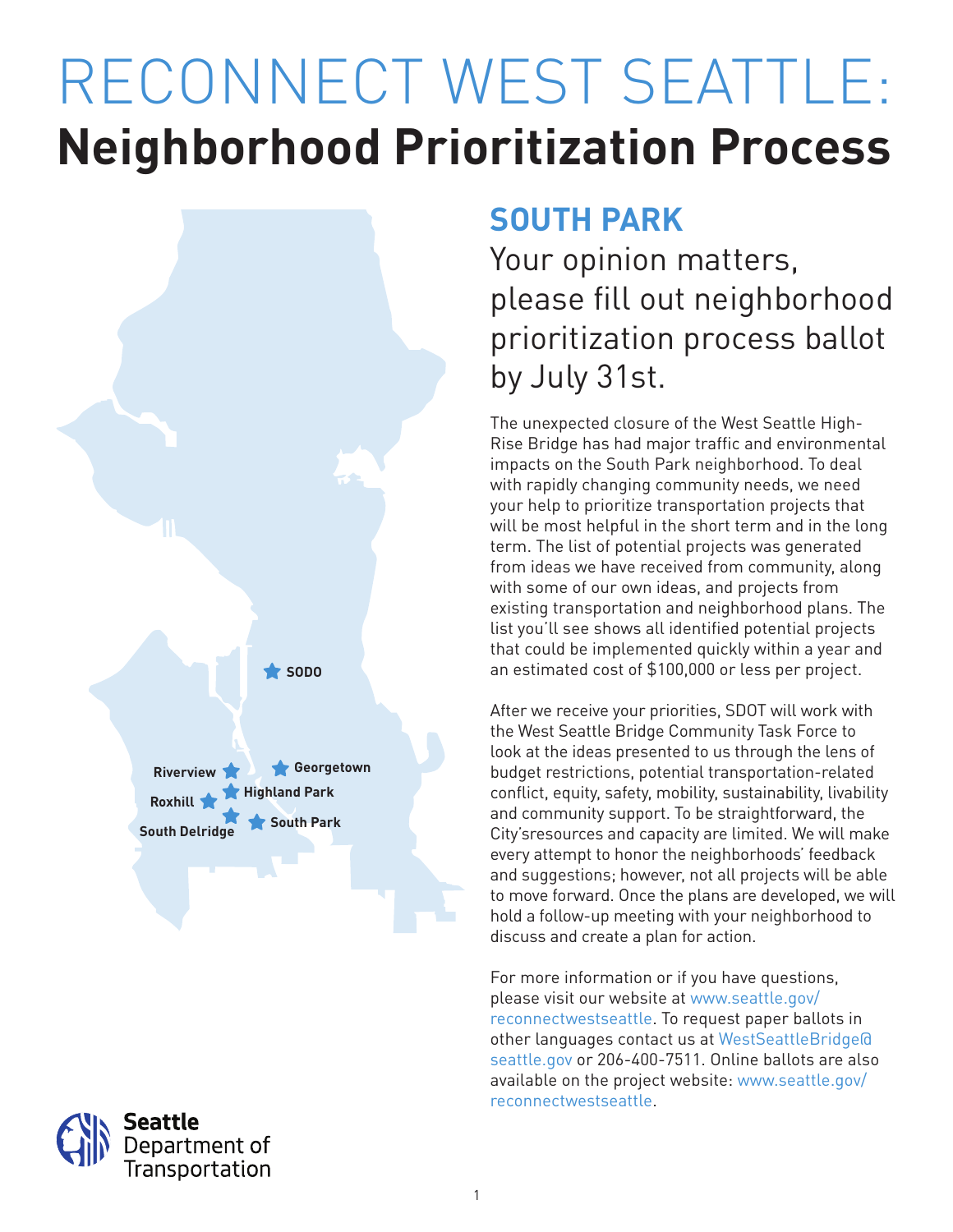## **SOUTH PARK BALLOT**

#### **What is your primary connection to this neighborhood?**  $\Box$  I live here  $\Box$  I work here  $\Box$  I go to school here  $\Box$  I worship here  $\Box$  I receive services here  $\Box$  I own a business here  $\Box$  I volunteer here □ Other: <u>\_\_\_\_\_</u> **What concerns you most about the impacts from the West Seattle Bridge Closure?**  $\square$  Environmental impacts/pollution  $\Box$  Increased traffic/congestion  $\square$  Speeding  $\Box$  Pedestrian safety and accessibility Other:

#### **Do you identify as: (Check all that apply)**

- □ American Indian or Alaska Native  $\Box$  Asian
- □ Black or African American
- $\Box$  Hispanic or Latino/a
- □ Native Hawaiian or Pacific Islander
- □ White
- $\Box$  Other (please specify):

#### **Zip code of primary residence:**

#### **What is your age?**

| $\Box$ 11-17 | $\Box$ 36-40 |
|--------------|--------------|
| $\Box$ 18-24 | $\Box$ 41-50 |
| $\Box$ 25-30 | $\Box$ 51-64 |
| $\Box$ 31-35 | $\Box$ 65+   |

#### **How did you hear about the neighborhood prioritization process ballot?**

- $\Box$  Seattle Department of Transportation newsletter or website
- Social Media
- $\Box$  Friend or family member
- $\Box$  School, organization or community group:

 $\Box$  Other:  $\_\_$ 

**Please pick up to 10 projects that you would prioritize to help reduce the impacts of the West Seattle High-Rise Bridge closure. NOTE: Not all potential projects are mapped and there may be duplicates due to overlaps with other potential projects.**

| Map ID | Project |
|--------|---------|
|        |         |
|        |         |
|        |         |
|        |         |
|        |         |
|        |         |
|        |         |
|        |         |
|        |         |
|        |         |
|        |         |

If you would like to be added to the project mailing list, please write in your email address below:

#### **Please let us know if you have other ideas, comments or suggestions:**

Thank you for your input. Please visit the West Seattle Bridge website for more information: www.seattle.gov/reconnectwestseattle.

#### **RETURNING MY BALLOT:**

To return your completed ballot, you may do it in one of the following ways: E-mail a scanned copy of your ballot to: WestSeattleBridge@seattle.gov Contact us at WestSeattleBridge@seattle.gov or 206-400-7511 for neighborhood drop-off locations

Mail to City Hall: PO Box 94649, Seattle, WA, 98124-4649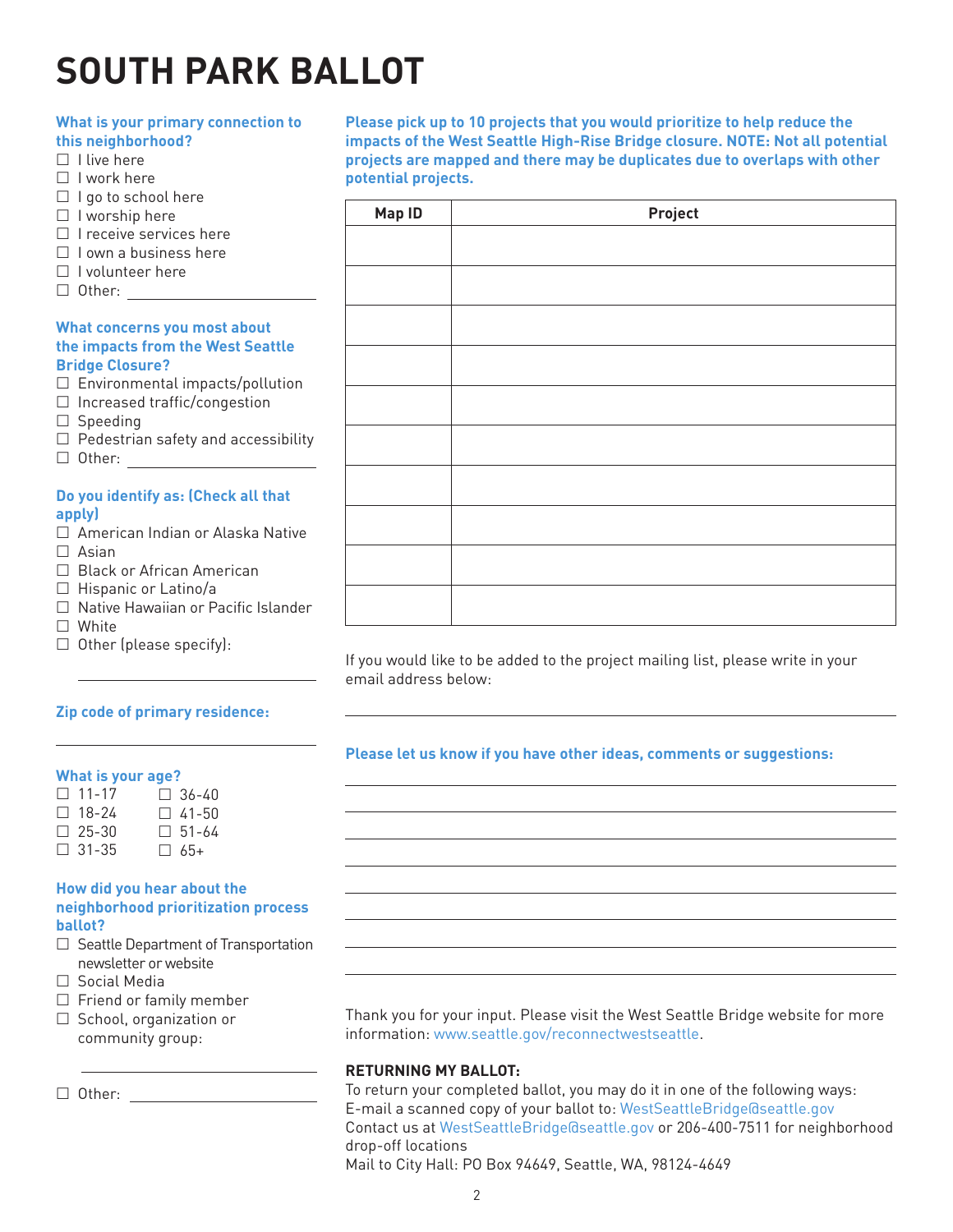